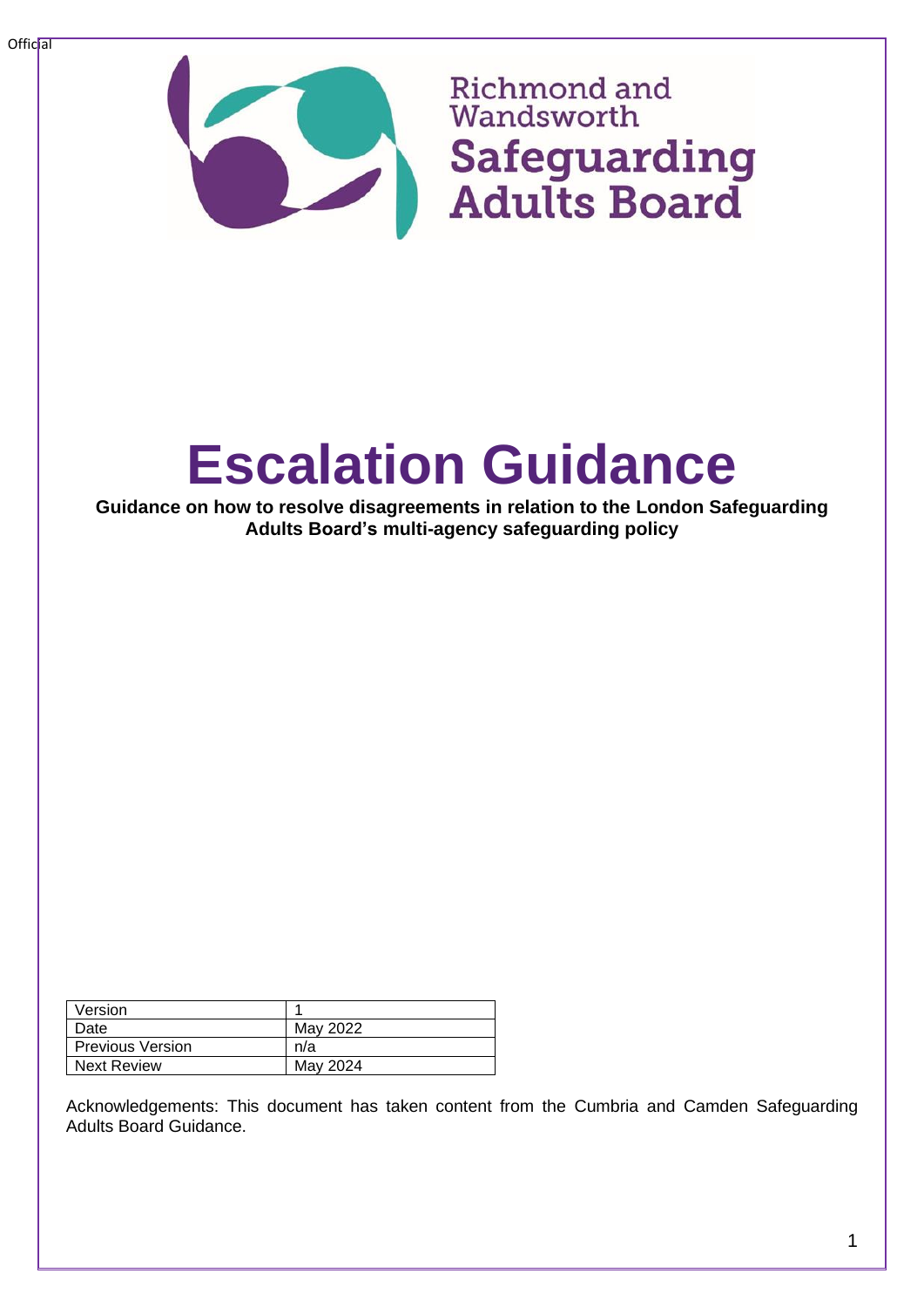#### $Offic$ al

## **CONTENTS**

## <span id="page-1-0"></span>**1. Introduction**

- 1.1. Effective working together depends on an open and honest approach to relationships between agencies. Problem resolution is an integral part of professional co-operation in a multi-agency approach to safeguard adults.
- 1.2. Occasionally situations arise when staff within one agency feel that the actions, inaction or decisions of another agency do not adequately safeguard an adult at risk of abuse or neglect as required within the [London Multi-agency Safeguarding Policy and Procedures.](https://www.sabrichmondandwandsworth.org.uk/media/1351/safeguarding_london_multi_agency_policy_and_procedures.pdf) This multi-agency guidance defines the process for resolving such professional differences and should be read alongside Richmond and Wandsworth's Safeguarding Adults Policy and relevant internal organisational policies on escalating matters in dispute. This guidance does not replace an individual's right to complain about the actions of an individual agency using their own complaints procedure and escalation via relevant channels, i.e., the Health and Social Care Ombudsman.
- 1.3. Disagreements can arise in several areas, but are most likely to arise around:
	- Levels of need
	- Roles and responsibilities
	- The need for action
	- The progress of plans and communication
- 1.4. Safeguarding is Everybody's responsibility. Where professionals consider that the practice of other professionals is placing an adult at risk of harm, they must be assertive, act swiftly and ensure that they challenge the relevant professionals in line with this guidance.
	- The safety of the individual adult is the paramount consideration in any professional activity.
	- Resolution should be sought within the shortest timescale possible to ensure the adult is protected.
	- As a guide, professionals should attempt to resolve differences through discussion ideally within one working week or a timescale that protects the adult from harm (whichever is shortest).
	- Disagreements should always be resolved at the earliest possible opportunity.

#### **If an adult is thought to be at immediate risk of harm, the designated safeguarding lead in your agency should be informed immediately.**

- 1.5. Any member of staff who feels that a decision is not safe or is inappropriate should initially consult their immediate supervisor / manager to clarify their thinking, if required. Those concerned should be able to evidence the nature and source of the concerns and must keep a record of all discussions.
- 1.6. Concerns relating to decisions, suspected wrongdoing or dangers at work within an agency, should be raised in line with each agencies' policy for dealing with such matters, including but not limited to those setting out the arrangements for 'whistleblowing' or People in Position of Trust.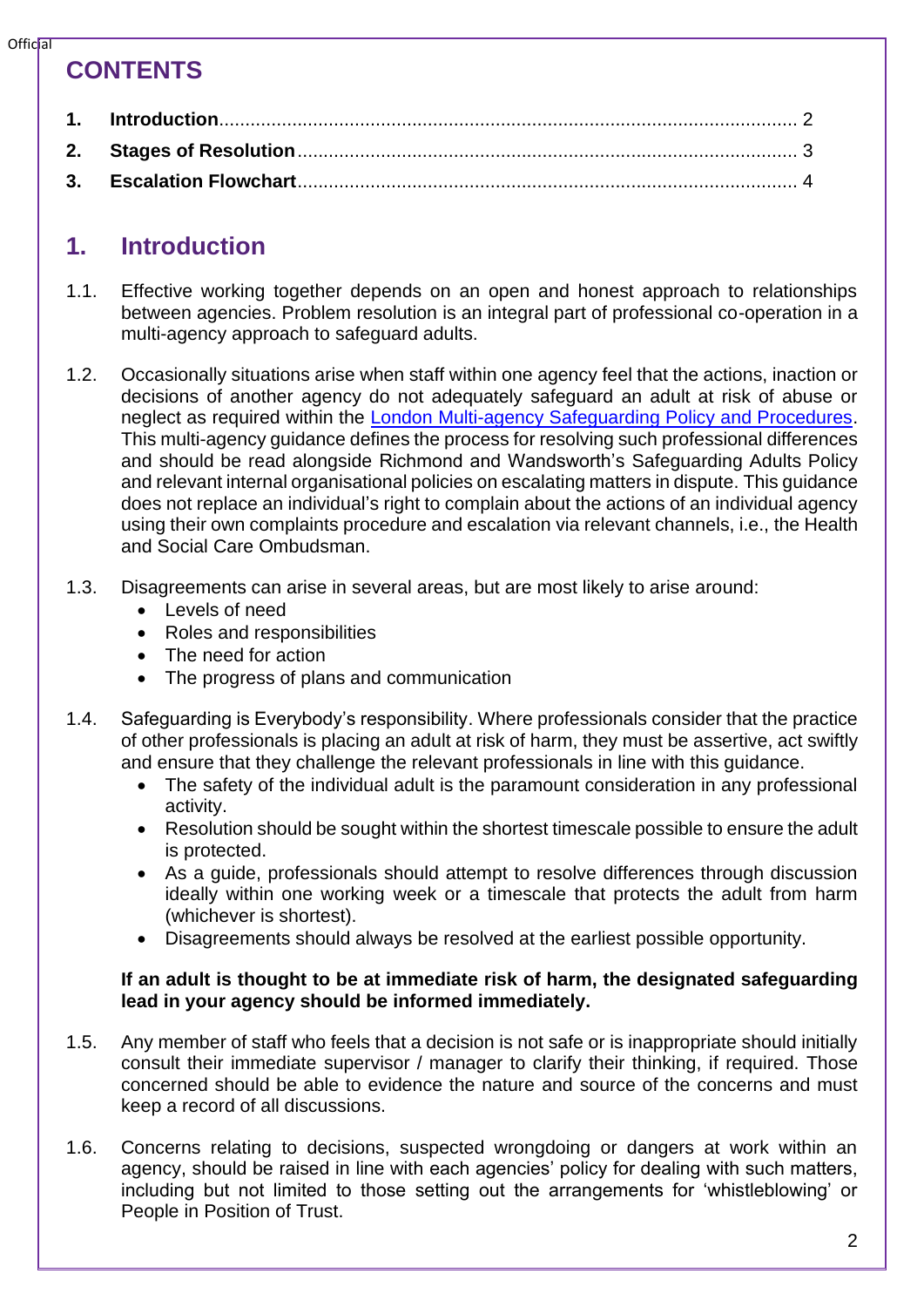## <span id="page-2-0"></span>**2. Stages of Resolution**

## **2.1. Stage One: Discuss with the other Professional/Practitioner**

Those individuals who are unable to reach an agreement should have a discussion to try and resolve the problem. This discussion must take place as soon as possible, ideally within three working days and could be a telephone conversation, a virtual or face-to-face meeting. It should be recognised that differences in status and/or experience may affect the confidence of some workers to pursue this if they are not supported by their respective agency.

## **2.2. Stage Two: Escalate to Line Manager/Safeguarding Adults Manager (SAM)**

The professionals involved in the dispute should contact their respective line managers within one working day to consider the issues raised, what outcome they would like to achieve and how differences can be resolved. The Line Managers should then contact each other to try to negotiate a settlement to the dispute or, if this is not possible, clarify the issues before moving on to the next step. This conversation should aim to happen within a further five working days.

If the case involves an adult who is already subject to an adult safeguarding plan prior to any dispute, then this should be brought to the attention of the Safeguarding Adults Manager with responsibility for that plan.

## **2.3. Stage Three: Escalate to your Service or Senior Managers**

If the problem cannot be resolved at Stage Two above, then the Line Manager/SAM should report the situation to their respective manager and Head of Service for Safeguarding and Professional Standards. It is then for these Managers to attempt to resolve the professional differences through discussion which should happen within five working days.

If the disagreement cannot be resolved at this stage, then the expectation is that escalation should continue through the appropriate tiers of management within each agency able to make a decision to resolve the dispute. Resolution should be sought within no more than 5 working days, for a total of 10 working days for stage 3. If it remains unresolved then it must be expedited to Stage 4 without delay.

#### **2.4. Stage Four: Resolution by the Richmond and Wandsworth Safeguarding Adults Board Executive**

If it has not been possible to resolve the disagreement between the involved agencies, the matter should as a very last resort be referred by the agency concerned to the RWSAB Executive, via the RWSAB Business Unit. The Executive may then either seek to resolve the issue directly with the relevant senior managers or convene a Resolution Panel.

The agency raising the dispute must complete the referral form with the details of the case through to the RWSAB Business Unit at [sab@richmondandwandsworth.gov.uk,](mailto:sab@richmondandwandsworth.gov.uk) who will arrange for the matter to be presented to the Executive.

Any Resolution Panel must be composed of the Independent Chair of RWSAB and Senior Officers from at least three agencies who are members of the RWSAB. The Senior Officers should, as far as practicable, include the agencies engaged in the escalation process. The meeting will consider the issues raised and consider earlier efforts to resolve differences. When deciding on the resolution, the partners must have regard to the Care Act 2014 and